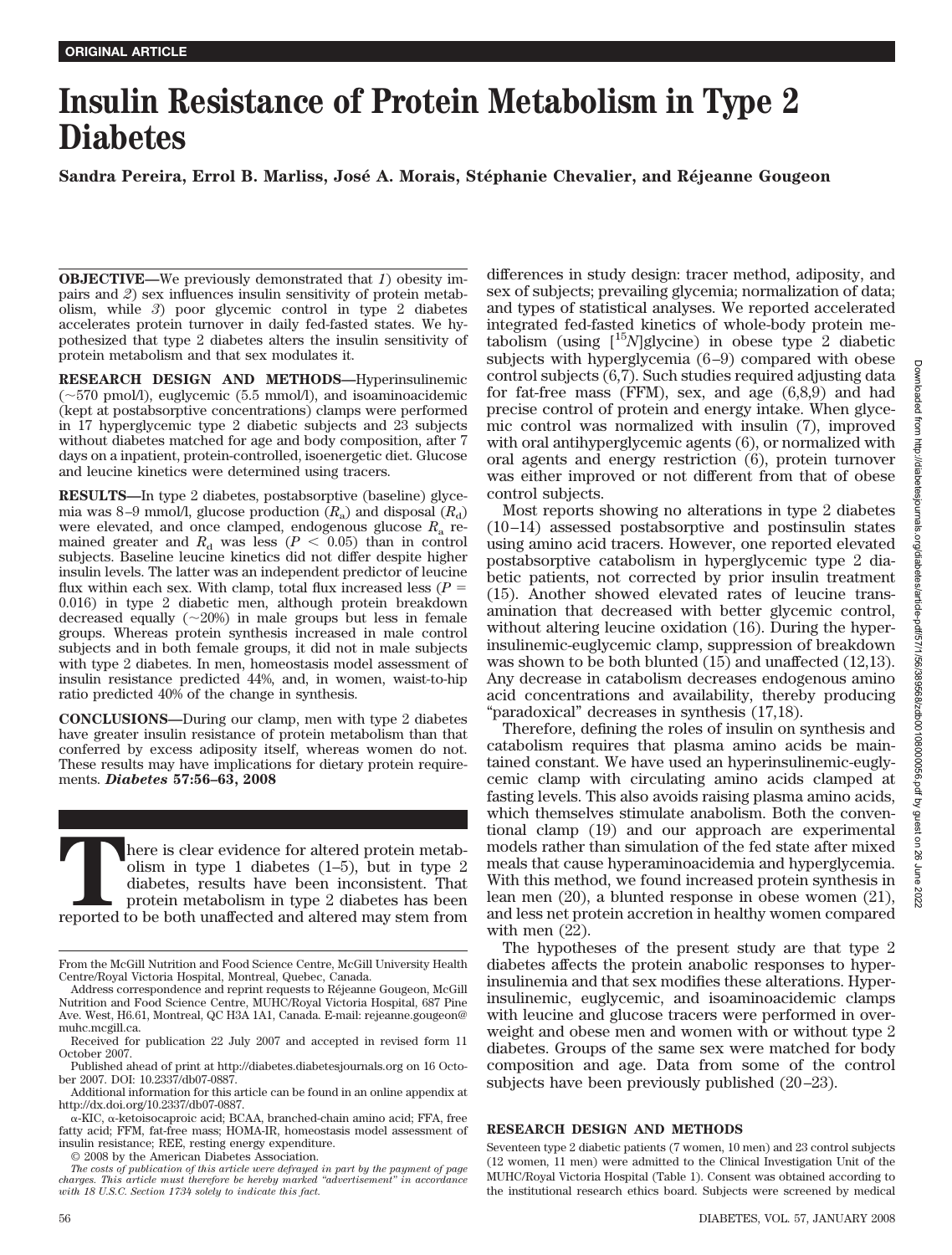## TABLE 1 Subject characteristics

|                                   | Male<br>control subjects | Male<br>type 2 diabetic | Female<br>control subjects | Female<br>type 2 diabetic |  |
|-----------------------------------|--------------------------|-------------------------|----------------------------|---------------------------|--|
| $\boldsymbol{n}$                  | 11                       | 10                      | 12                         |                           |  |
| Age (years)                       | $46.3 \pm 4.6$           | $54.7 \pm 1.5$          | $51.0 \pm 4.1$             | $58.6 \pm 3.4$            |  |
| Height (cm)                       | $174.7 \pm 1.8$          | $175.1 \pm 2.2$         | $160.6 \pm 1.9$            | $163.1 \pm 3.2$           |  |
| Weight (kg)                       | $93.2 \pm 5.0$           | $90.5 \pm 5.5$          | $84.7 \pm 6.2$             | $92.8 \pm 8.3$            |  |
| BMI $\left(\frac{kg}{m^2}\right)$ | $30.6 \pm 1.7$           | $29.3 \pm 1.2$          | $32.5 \pm 1.8$             | $34.9 \pm 2.8$            |  |
| $FFM$ $(kg)$                      | $63.5 \pm 2.1$           | $64.6 \pm 3.1$          | $46.9 \pm 2.2^*$           | $48.8 \pm 2.1*$           |  |
| Body fat $(\%)$                   | $31.0 \pm 1.7$           | $28.0 \pm 1.5$          | $44.6 \pm 1.5^*$           | $45.2 \pm 2.5^*$          |  |
| Waist circumference (cm)          | $103.4 \pm 3.0$          | $104.2 \pm 3.9$         | $99.5 \pm 4.3$             | $109.7 \pm 6.2$           |  |
| Hip circumference (cm)            | $107.5 \pm 2.5$          | $105.2 \pm 2.9$         | $115.3 \pm 3.9^*$          | $118.6 \pm 7.1*$          |  |
| Waist-to-hip ratio                | $0.96 \pm 0.01$          | $0.99 \pm 0.01$         | $0.86 \pm 0.02*$           | $0.93 \pm 0.04$ *†        |  |
| <b>HOMA-IR</b>                    | $2.7 \pm 0.4$            | $6.6 \pm 0.9$ †         | $3.1 \pm 0.3$              | $7.4 \pm 1.2$ †           |  |
| Triglycerides (mmol/l)            | $1.8 \pm 0.2$            | $2.3 \pm 0.4$           | $1.8 \pm 0.3$              | $3.3 \pm 0.7$             |  |

Data are means  $\pm$  SE.  $^{*}P$   $<$  0.01 vs. corresponding male subjects. Type 2 diabetic vs. control subjects were analyzed for each sex separately by unpaired *t* test;  $\uparrow P$  < 0.01 vs. control subjects. Men vs. women were analyzed for type 2 diabetic and control subjects separately by unpaired *t* test. HOMA-IR: [insulin  $(\mu U/ml) \cdot$  glucose  $(mmol/l)/22.5$ .

and dietary history, physical examination, and laboratory evaluation to assure the absence of hepatic, hematologic, renal, pulmonary, thyroid, and cardiovascular dysfunction. Inclusion criteria were that subjects be nonsmokers and have stable weight for 6 months and protein intakes within the Dietary Reference Intakes (24). Control subjects took no medications that affected metabolism and underwent a 75-g oral glucose tolerance test (25). The groups within each sex were matched for anthropometric variables. Diabetes medications were stopped for 1 week and lipid-lowering medications upon admission, but antihypertensive agents were continued in four subjects.

Subjects consumed an isoenergetic, protein-controlled liquid formula (Ensure; Ross Laboratories, Montreal, QC, Canada) for 7 days in control and 8 days in type 2 diabetic subjects, with or without additional energy as canola oil and a glucose polymer (20). Total energy intakes were 1.5 times resting energy expenditure (REE), by indirect calorimetry (Deltatrac; SensorMedics, Yorba Linda, CA), with 60% from carbohydrate, 25% from fat, and 15% (1.7 g  $\cdot$ kg  $FFM^{-1} \cdot day^{-1}$ ) from protein.

Premenopausal women were studied during the follicular phase. Twentyfour– hour urine was collected daily for determination of nitrogen balance (9). Subjects were weighed daily. Physical activity was limited to walks in and around the hospital. Premeal capillary glucose determinations (Accu-Chek Advantage; Roche Diagnostics, Laval, QC, Canada) were done in type 2 diabetic subjects. If hyperglycemia was  $>15$  mmol/l, insulin (Humulin-R; Eli Lilly Canada, Toronto, ON, Canada) was administered but not for 15 h before the clamp. Energy in glycosuria was added daily (50% glucose polymer and 50% canola oil). Waist and hip circumferences were measured according to World Health Organization criteria (26). Body composition was assessed by bioelectrical impedance analysis (RJL-101A; RJL Systems, Detroit, MI) using equations validated for lean (27), overweight (28), obese (28), and older (29) subjects.

**Hyperinsulinemic, euglycemic, and isoaminoacidemic clamp protocol***.* On the last day, the clamp was performed, as detailed (20), with glycemia at 5.5 mmol/l and total branched-chain amino acids (BCAAs) maintained at each individual subject's postabsorptive concentrations (online appendix 1 [available at http://dx.doi.org/10.2337/db07-0887]). Briefly, catheters were inserted into an antecubital vein for infusions and a contralateral dorsal hand vein for sampling arterialized venous blood with the hand in a warming box at 65°C. At 8:00 A.M., an oral bolus of 0.1 mg/kg  $\text{NaH}^{13}\text{CO}_2$  (MassTrace, Woburn, MA) in water was ingested and a primed L-[1-<sup>13</sup>C]leucine (0.5 mg/kg, Isotec; Sigma-Aldrich, St. Louis, MO) constant infusion at  $0.008$  mg  $\cdot$   $\text{kg}^{-1}$   $\cdot$   $\text{min}^{-1}$  was started. D-[3-<sup>3</sup>H]glucose (PerkinElmer, Life and Analytical Sciences, Boston, MA) was used for glucose kinetics, with prime of  $22 \mu$ Ci (814 kBq) in control subjects and 30  $\mu$ Ci (1,110 kBq) in type 2 diabetic patients and continuous infusion of 0.22  $\mu$ Ci/min (8.14 kBq/min). A primed infusion of human insulin (Humulin-R; Eli Lilly Canada, Toronto, ON, Canada) was started 180 min later and then maintained at 40 mU/m2 per min. At 184 min, the amino acid infusion (10% TrophAmine without electrolytes; B Braun Medical, Irvine, CA) was started and rates adjusted based on plasma BCAA, determined every 5 min. Potato starch– derived glucose (20% [wt/vol]; Avebe, Foxhol, Netherlands) with added D-[3-3H]glucose ("hot ginf" [30]) was infused with rates adjusted every 5 min.

Postabsorptive and clamp physiological and isotopic steady states were attained. Blood was collected for substrates, hormones, and glucose and leucine kinetic determinations at baseline, every 10 min for 40 min before insulin, every 30 min until the last 40 min, and then every 10 min. Expired air samples were collected and then stored in Vacutainer tubes (Becton Dickinson, Franklin Lakes, NJ). Indirect calorimetry was performed for 20 min before and during the last 30 min of the clamp, and data used for calculation of leucine oxidation, nonprotein respiratory quotient, and glucose, protein, and fat oxidation.

Leucine kinetics were calculated according to ref. 31, using plasma [<sup>13</sup>C] $\alpha$ -ketoisocaproic acid ( $\alpha$ -KIC) enrichment (reciprocal model), providing leucine total Ra (flux), oxidation, endogenous rates of appearance (*R*a) (protein breakdown), nonoxidative rates of disappearance  $(R_d)$  (protein synthesis), and net endogenous balance (synthesis minus breakdown). Recovery factors of 13C from the bicarbonate pool for the calculation of postabsorptive and clamp leucine oxidation were 0.671 and 0.799, respectively (20). Glucose turnover was calculated using OOPSEG (32). In subjects with type 2 diabetes, 20% glucose was started when euglycemia was reached during insulin infusion. Postabsorptive and clamp isotopic steady states for glucose specific activity and  $\alpha$ -KIC enrichment were designated based on a slope not different from zero for the last 30 min of each period. In the calculation of leucine oxidation rates, correction was made for the dilution effect of  ${}^{13}\mathrm{CO}_2$ due to the low 13C content of the glucose infusion, as previously described (20). The correction factor in additional clamp studies without  $^{13}$ C leucine in some type 2 diabetic and obese control subjects was 7% in both groups. Postabsorptive and clamp <sup>13</sup>CO<sub>2</sub> recovery factors used also took this dilution effect into account.

**Assays.** The <sup>13</sup>C enrichment of plasma  $\alpha$ -KIC was analyzed by gas chromatography–mass spectrometry with electron-impact ionization (GCMS 5988A; Hewlett-Packard, Palo Alto, CA), after derivatization with *N*-methyl-*N*-(*tert*butyldimethylsilyl)trifluoroacetamide (Regis Technologies, Morton Grove, IL) (21,23). Expired air was analyzed for  ${}^{13}CO_2$  enrichment by isotope ratio mass spectrometry (Micromass 903D; Vacuum Generators, Winsforce, U.K.) (20). Glucose was determined by the glucose oxidase method (GM7 Micro-Stat; Analox Instruments USA, Lunenberg, MA) and BCAA by an enzymic fluorometric assay (20). The radioimmunoassays for insulin and glucagon and analysis of glucose specific activity were previously documented (30,33). Free fatty acids (FFAs) were measured using the NEFA C kit (Wako Chemicals USA, Richmond, VA). Reverse-phase high-performance liquid chromatography (Beckman Coulter Canada, Mississauga, ON, Canada) with automated precolumn *o*-phthaldialdehyde derivatization was used to determine plasma amino acids.

**Statistical analyses.** Results are presented as means  $\pm$  SE. Subject characteristics of both sexes were compared separately by unpaired *t* test, and steady-state baseline and clamp hormone and substrate concentrations were compared using ANOVA. Kinetics were compared between control and type 2 diabetic groups separately by sex, by ANCOVA, with FFM as a covariate when found to have a predictive value from prior regression analysis (23,34). Responses to the clamp were analyzed using repeated-measures ANOVA (clamp as within-subject factor and type 2 diabetes as between-subject factor) for each sex. Unpaired *t* tests were used to compare the percent change in leucine kinetics in subjects with and without type 2 diabetes. Homeostasis model assessment of insulin resistance (HOMA-IR) and fasting insulin values were log transformed to yield a normal distribution. Stepwise linear regression analysis was conducted to assess for independent predictors of flux and synthesis among those found by simple correlations. Significance was set at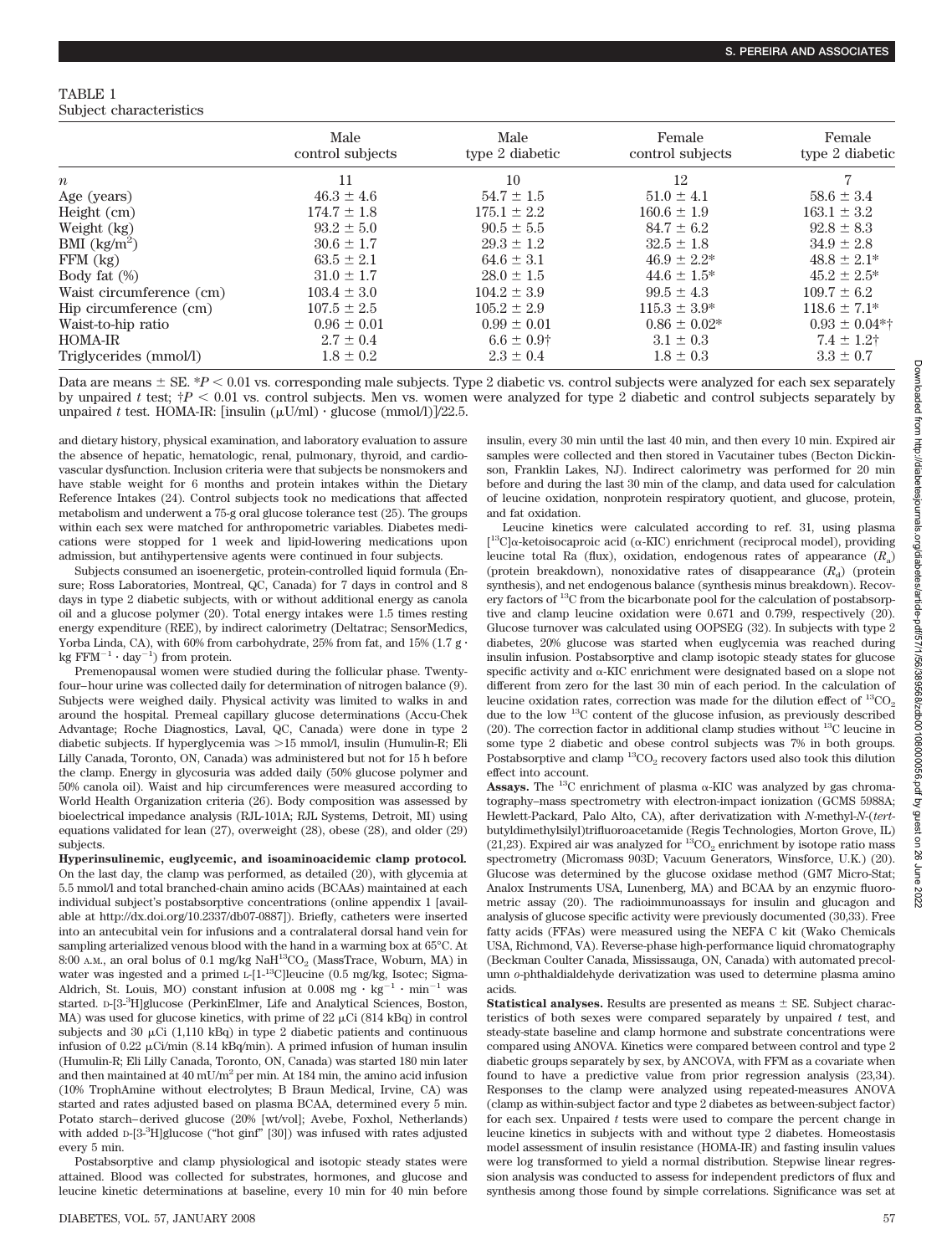#### TABLE 2

Substrate and hormone concentrations at baseline and during clamp

|                                 | Male<br>control subjects type 2 diabetic | Male                        | Type 2 diabetes<br>effect on clamp<br>response $(P)$ | Female<br>control subjects type 2 diabetic | Female               | Type 2 diabetes<br>effect on clamp<br>response $(P)$ |
|---------------------------------|------------------------------------------|-----------------------------|------------------------------------------------------|--------------------------------------------|----------------------|------------------------------------------------------|
| Plasma glucose (mmol/l)*        |                                          |                             |                                                      |                                            |                      |                                                      |
| <b>Baseline</b>                 | $5.09 \pm 0.08$                          | $9.11 \pm 0.55$ †           |                                                      | $4.97 \pm 0.08$                            | $8.29 \pm 0.77$ †    |                                                      |
| Clamp                           | $5.50 \pm 0.02$                          | $5.53 \pm 0.03$             | < 0.001                                              | $5.53 \pm 0.02$                            | $5.52 \pm 0.02$      | 0.002                                                |
| $BCAA$ ( $\mu$ mol/l)           |                                          |                             |                                                      |                                            |                      |                                                      |
| <b>Baseline</b>                 | $438 \pm 24$                             | $461 \pm 17$                |                                                      | $390 \pm 11$                               | $395 \pm 14$         |                                                      |
| Clamp                           | $436 \pm 23$                             | $455 \pm 17$                |                                                      | $397 \pm 8$                                | $400 \pm 20$         |                                                      |
| AA infusion rate (mg/min)       | $43 \pm 2$                               | $40 \pm 2$                  |                                                      | $33 \pm 1$                                 | $33 \pm 2$           |                                                      |
| IAAs $(\mu \text{mol/l})$ :     |                                          |                             |                                                      |                                            |                      |                                                      |
| <b>Baseline</b>                 | $933 \pm 36$                             | $1,024 \pm 27$              |                                                      | $868 \pm 24$                               | $876 \pm 53$         |                                                      |
| Clamp                           | $956 \pm 36$                             | $1,031 \pm 31$              |                                                      | $928 \pm 21$                               | $913 \pm 57$         |                                                      |
| Percent change                  | $2.7 \pm 1.5$                            | $0.7 \pm 1.6$               |                                                      | $7.3 \pm 1.6$                              | $4.3 \pm 2.1$        |                                                      |
| Total AAs $(\mu \text{mol/l})\$ |                                          |                             |                                                      |                                            |                      |                                                      |
| <b>Baseline</b>                 | $2,399 \pm 59$                           | $2,667 \pm 57$ <sup>+</sup> |                                                      | $2,375 \pm 31$                             | $2,367 \pm 99$       |                                                      |
| Clamp                           | $2,344 \pm 61$                           | $2,556 \pm 48$ †            |                                                      | $2,405 \pm 29$                             | $2,324 \pm 109$      |                                                      |
| Percent change                  | $-2.2 \pm 1.5$                           | $-3.9 \pm 1.5$              |                                                      | $1.3 \pm 1.1$                              | $-1.9 \pm 0.9$       |                                                      |
| $FFA$ ( $\mu$ mol/l)*           |                                          |                             |                                                      |                                            |                      |                                                      |
| <b>Baseline</b>                 | $536 \pm 61$                             | $610 \pm 42$                |                                                      | $777 \pm 34$                               | $854 \pm 63$         |                                                      |
| Clamp                           | $103 \pm 4$                              | $166 \pm 21$ †              |                                                      | $118 \pm 17$                               | $184 \pm 18$ †       |                                                      |
| Insulin $(pmol/l)^*$            |                                          |                             |                                                      |                                            |                      |                                                      |
| <b>Baseline</b>                 | $71 \pm 10$                              | $98 \pm 13$                 |                                                      | $83 \pm 9$                                 | $121 \pm 16^{\circ}$ |                                                      |
| Clamp                           | $605 \pm 59$                             | $525 \pm 19$                |                                                      | $583 \pm 33$                               | $555\pm28$           |                                                      |
| Glucagon (pmol/l)*              |                                          |                             |                                                      |                                            |                      |                                                      |
| <b>Baseline</b>                 | $27 \pm 3$                               | $27 \pm 4$                  |                                                      | $22 \pm 1$                                 | $22 \pm 2$           |                                                      |
| Clamp                           | $19 \pm 2$                               | $28 \pm 4^{\circ}$          | < 0.001                                              | $16 \pm 1$                                 | $21 \pm 1$ †         | 0.007                                                |

Data are means  $\pm$  SE. Diabetes effect was sought at baseline and clamp steady states by ANOVA. The response to the clamp was analyzed by repeated-measures ANOVA; *P* values are stated where significant interaction is found (i.e., response to clamp is different between control and type 2 diabetes groups).  $P < 0.05$ , clamp effect in all groups.  $P < 0.05$ , type 2 diabetic vs. control subjects of the same sex.  $\ddagger P < 0.05$ , clamp effect in female subjects. §*P* - 0.05, clamp effect in male subjects. AA, amino acid; IAA, indispensable amino acid.

0.05 and power at 80%. A minimum sample size of seven per group was estimated with change in net leucine balance as end point and SDs from our previous studies. Analyses were performed using SPSS 15.0 for Windows (SPSS, Chicago, IL).

## **RESULTS**

All subjects were overweight or obese (Table 1). Within each sex, age, body composition, and body fat distribution did not differ between type 2 diabetic and control subjects. HOMA-IR was higher in type 2 diabetic subjects. Two-hour oral glucose tolerance test glycemia was  $7.1 \pm 0.3$  mmol/l in control subjects. Diabetes duration was  $6 \pm 1$  years. Substrates and hormones are presented in Table 2. Baseline hyperglycemia in type 2 diabetic subjects was by design, but total BCAA, indispensable amino acids, and FFA were not different. In men, dispensable amino acids being higher (data not shown), total amino acid levels were higher in type 2 diabetic subjects. Results of individual amino acids are presented in online appendix 2. Insulin was significantly higher in female type 2 diabetic subjects. Baseline glucagon was not different. Sex differences included higher FFA and lower BCAA in women  $(P < 0.05)$ .

The clamp glycemic goal of 5.5 mmol/l was reached in all groups, but it took  $76 \pm 11$  min in the type 2 diabetic subjects; BCAA were clamped at baseline levels with amino acid infusion rates that did not differ in type 2 diabetes but were lower in women  $(P < 0.05)$ , even when adjusted for FFM. Small but significant changes in indispensable amino acids and total amino acids were not different between control and type 2 diabetic subjects. FFAs were suppressed equally but to higher clamp levels in type 2 diabetes. Insulin reached the same typical postprandial concentrations among groups. Glucagon declined in control subjects but not in type 2 diabetic subjects.

Results of plasma  $[^{13}C]\alpha$ -KIC and expired  $^{13}CO_{2}$  enrichments are shown in online appendix 3. Coefficients of variation of enrichment at each plateau were less than 3% in all groups. Leucine kinetics (Table 3) did not correlate with either clamp insulin or its change from baseline when controlled for FFM. Thus, no adjustments for insulin were necessary. At baseline, within each sex, there was no type 2 diabetes effect in any kinetic variable, whether as absolute values or adjusted for FFM (data not shown), despite the presence of hyperinsulinemia and hyperglycemia. In contrast, the clamp increase in flux (total  $R_a$ ) was smaller in male type 2 diabetic subjects. Protein breakdown (endogenous  $R_a$ ) decreased equally in type 2 diabetic and control subjects, but percent change was less in women  $(P < 0.001)$ . Leucine infusion rates were not different in type 2 diabetic versus control subjects. There was a significant increase in protein synthesis (nonoxidative  $R_d$ ) in all groups except male type 2 diabetic subjects. Leucine oxidation increased comparably in all groups, but percent increase was greater in women ( $P = 0.039$ ). These kinetic responses resulted in an increase in net endogenous balance, which did not differ between type 2 diabetic and control subjects but was positive in control men and greater in men than women  $(P < 0.001)$ .

Endogenous glucose  $R_a$  was higher at baseline in type 2 diabetic subjects and decreased by a comparable amount with control subjects to higher clamp rates (Table 4). Glucose infusion rates were much lower in type 2 diabetic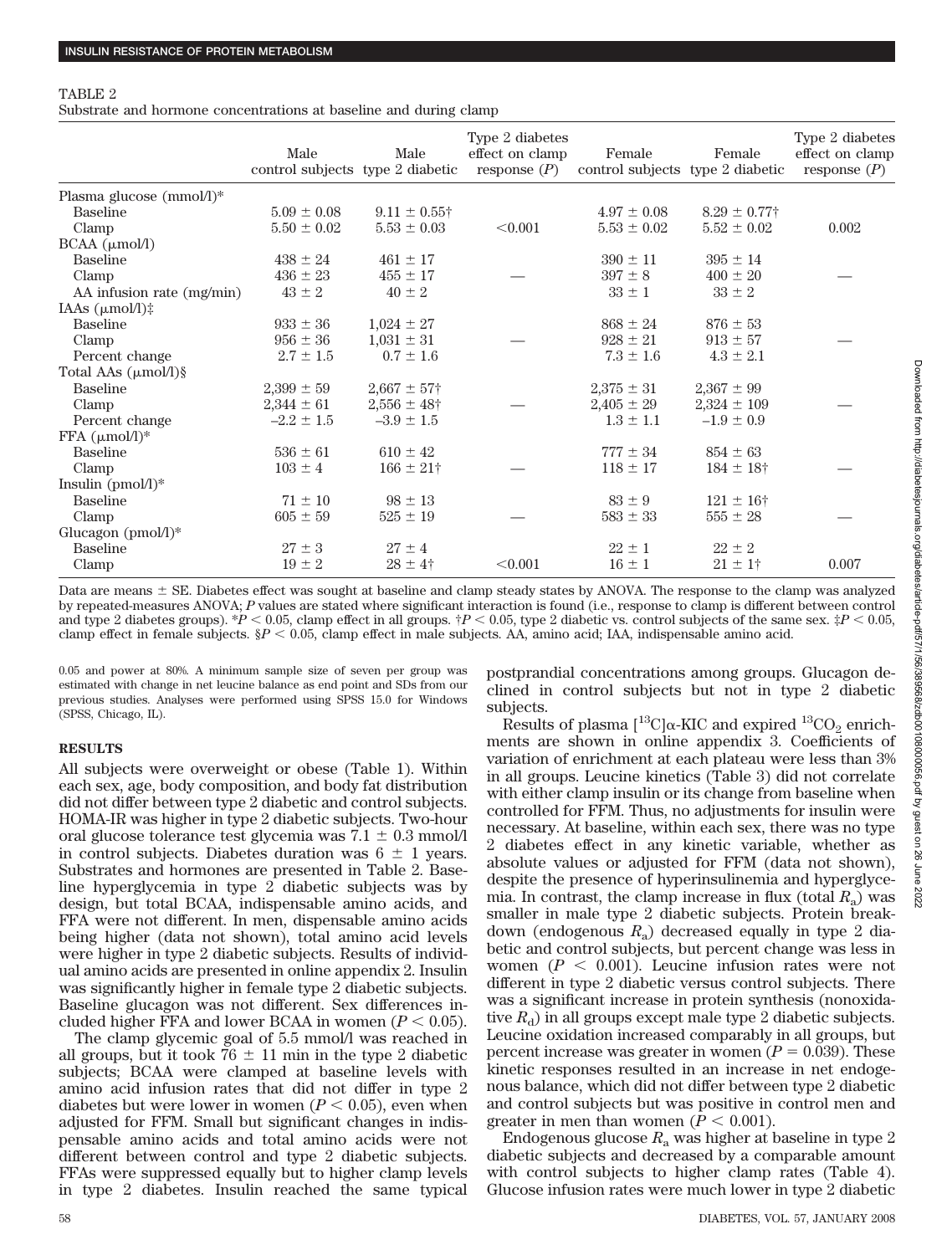# TABLE 3

Postabsorptive and clamp whole-body leucine kinetics

| Leucine kinetics<br>$(\mu \text{mol/min})$ | Male<br>control<br>subjects | Male<br>type $2$<br>diabetic | Type 2 diabetes<br>effect on clamp<br>response $(P)$ | Female<br>control<br>subjects | Female<br>type $2$<br>diabetic | Type 2 diabetes<br>effect on clamp<br>response $(P)$ |
|--------------------------------------------|-----------------------------|------------------------------|------------------------------------------------------|-------------------------------|--------------------------------|------------------------------------------------------|
| Total $R_{\circ}$ <sup>*</sup>             |                             |                              |                                                      |                               |                                |                                                      |
| Baseline                                   | $164 \pm 6$                 | $169 \pm 10$                 |                                                      | $126 \pm 8$                   | $140 \pm 10$                   |                                                      |
| Clamp                                      | $177 \pm 6$                 | $173 \pm 9$                  | 0.016                                                | $141 \pm 9$                   | $152 \pm 11$                   |                                                      |
| Endogenous $R_{\rm a}^*$                   |                             |                              |                                                      |                               |                                |                                                      |
| <b>Baseline</b>                            | $164 \pm 6$                 | $169 \pm 10$                 |                                                      | $126 \pm 8$                   | $140 \pm 10$                   |                                                      |
| Clamp                                      | $131 \pm 6$                 | $131 \pm 8$                  |                                                      | $106 \pm 8$                   | $118 \pm 10$                   |                                                      |
| Leucine infusion rate                      |                             |                              |                                                      |                               |                                |                                                      |
| Clamp                                      | $46 \pm 2$                  | $43 \pm 2$                   |                                                      | $35 \pm 1$                    | $35 \pm 2$                     |                                                      |
| Nonoxidative $R_d^*$ <sup>*</sup>          |                             |                              |                                                      |                               |                                |                                                      |
| <b>Baseline</b>                            | $129 \pm 4$                 | $134 \pm 8$                  |                                                      | $102 \pm 6$                   | $112 \pm 7$                    |                                                      |
| Clamp                                      | $136 \pm 4$                 | $130 \pm 7$                  | 0.001                                                | $105 \pm 6$                   | $116 \pm 8$                    |                                                      |
| Oxidation*                                 |                             |                              |                                                      |                               |                                |                                                      |
| <b>Baseline</b>                            | $35 \pm 3$                  | $36 \pm 3$                   |                                                      | $24 \pm 2$                    | $28 \pm 3$                     |                                                      |
| Clamp                                      | $41 \pm 2$                  | $43 \pm 2$                   |                                                      | $36 \pm 3$                    | $36 \pm 3$                     |                                                      |
| Net endogenous balance*                    |                             |                              |                                                      |                               |                                |                                                      |
| <b>Baseline</b>                            | $-35 \pm 3$                 | $-36 \pm 3$                  |                                                      | $-24 \pm 2$                   | $-28 \pm 3$                    |                                                      |
| Clamp                                      | $5 \pm 2$                   | $0 \pm 2$                    |                                                      | $0 \pm 3$                     | $-2 \pm 2$                     |                                                      |

Data are means  $\pm$  SE. Each sex is analyzed separately. Diabetes effect was sought at baseline and clamp steady states by one-way ANCOVA with FFM as covariate. The response to clamp was analyzed by repeated-measures ANOVA; *P* values are stated where significant interaction is found between control and type 2 diabetic groups. Total *R*a, total leucine flux, including exogenous leucine infusion during the clamp period; Endogenous  $R_a$ , index of protein breakdown; Nonoxidative  $R_d$ , index of protein synthesis; Net balance, protein synthesis minus breakdown.  $*P < 0.05$ , clamp effect in all groups.  $\dagger P < 0.05$ , no clamp effect in male type 2 diabetic subjects.

subjects. Total  $R_d$  in type 2 diabetes was higher at baseline and increased less to lower clamp levels. Oxidative  $R<sub>d</sub>$  did not differ at baseline and increased to lower values in female type 2 diabetic patients. Nonoxidative  $R_d$  in type 2 diabetic subjects was higher at baseline but decreased to lower clamp values, whereas it increased in control subjects. Fat oxidation decreased equally during the clamp in all groups but was higher in female type 2 diabetic subjects both at baseline and during the clamp— even when ad-

justed for FFM. There was no type 2 diabetes effect on REE at baseline or during the clamp. It increased during the clamp only in men. Glucose infusion rates and clamp nonoxidative  $R_d$  adjusted for FFM were higher in male than in female control subjects  $(P < 0.05)$ .

Controlled for FFM, postabsorptive leucine flux and protein synthesis correlated positively with fasting plasma insulin in men ( $r = 0.506$ ,  $\overline{P} = 0.023$  and  $r = 0.528$ ,  $P =$ 0.017, respectively) and leucine flux correlated with fast-

# TABLE 4

Postabsorptive and clamp glucose kinetics and energetics

|                                 | Male<br>control<br>subjects | Male<br>type 2<br>diabetic | Type 2 diabetes<br>effect on clamp<br>response $(P)$ | Female<br>control<br>subjects | Female<br>type 2<br>diabetic | Type 2 diabetes<br>effect on clamp<br>response $(P)$ |
|---------------------------------|-----------------------------|----------------------------|------------------------------------------------------|-------------------------------|------------------------------|------------------------------------------------------|
| Endogenous $R_a$ (mg/min)*      |                             |                            |                                                      |                               |                              |                                                      |
| Baseline                        | $152 \pm 7$                 | $188 \pm 12$ †             |                                                      | $121 \pm 3$                   | $168 \pm 13$ †               |                                                      |
| Clamp                           | $12 \pm 10$                 | $45 \pm 12$ †              |                                                      | $3 \pm 6$                     | $35 \pm 7$ †                 |                                                      |
| Infusion rate (mg/min)          | $418 \pm 31$                | $185 \pm 25^{\circ}$       |                                                      | $320 \pm 22$                  | $164 \pm 17$ †               |                                                      |
| Total $R_{\rm d}$ (mg/min)*     |                             |                            |                                                      |                               |                              |                                                      |
| <b>Baseline</b>                 | $152 \pm 7$                 | $202 \pm 11^+$             |                                                      | $121 \pm 5$                   | $175 \pm 16^+$               |                                                      |
| Clamp                           | $430 \pm 31$                | $232 \pm 19$ †             | ${}< 0.001$                                          | $326 \pm 21$                  | $202 \pm 14$ †               | < 0.001                                              |
| Oxidative $R_{\rm d}$ (mg/min)* |                             |                            |                                                      |                               |                              |                                                      |
| <b>Baseline</b>                 | $84 \pm 16$                 | $60 \pm 19$                |                                                      | $47 \pm 7$                    | $34 \pm 7$                   |                                                      |
| Clamp                           | $154 \pm 15$                | $132 \pm 15$               |                                                      | $135 \pm 8$                   | $89 \pm 9^{\circ}$           | 0.019                                                |
| Nonoxidative $R_{d}$ (mg/min)*  |                             |                            |                                                      |                               |                              |                                                      |
| <b>Baseline</b>                 | $68 \pm 15$                 | $143 \pm 20^+$             |                                                      | $74 \pm 8$                    | $141 \pm 14^{\dagger}$       |                                                      |
| Clamp                           | $276 \pm 30$                | $100 \pm 15^{\circ}$       | < 0.001                                              | $191 \pm 22$                  | $112 \pm 12$ †               | 0.001                                                |
| Fat oxidation $(mg/min)^*$      |                             |                            |                                                      |                               |                              |                                                      |
| <b>Baseline</b>                 | $61 \pm 6$                  | $75 \pm 7$                 |                                                      | $66 \pm 5$                    | $86 \pm 6^{\circ}$           |                                                      |
| Clamp                           | $36 \pm 6$                  | $46 \pm 9$                 |                                                      | $29 \pm 5$                    | $59 \pm 7$ †                 |                                                      |
| REE (kcal/day)‡                 |                             |                            |                                                      |                               |                              |                                                      |
| <b>Baseline</b>                 | $1,782 \pm 60$              | $1,836 \pm 74$             |                                                      | $1,516 \pm 78$                | $1,741 \pm 102$              |                                                      |
| Clamp                           | $1,856 \pm 47$              | $1,878 \pm 83$             |                                                      | $1,539 \pm 83$                | $1,707 \pm 97$               |                                                      |

Data are means  $\pm$  SE. Each sex is analyzed separately. One-way ANCOVA, with type 2 diabetes as main effect and FFM as covariate, was used at baseline and clamp steady states. The response to clamp was analyzed by repeated-measures one-way ANOVA, with type 2 diabetes as main effect. P values are stated where significant interaction was found.  $*P < 0.05$ , clamp effect in all groups.  $\dot{\tau}P < 0.05$ , type 2 diabetic vs. control subjects of the same sex adjusted for FFM.  $\sharp P < 0.05$ , clamp effect in male subjects. EGP, endogenous glucose production.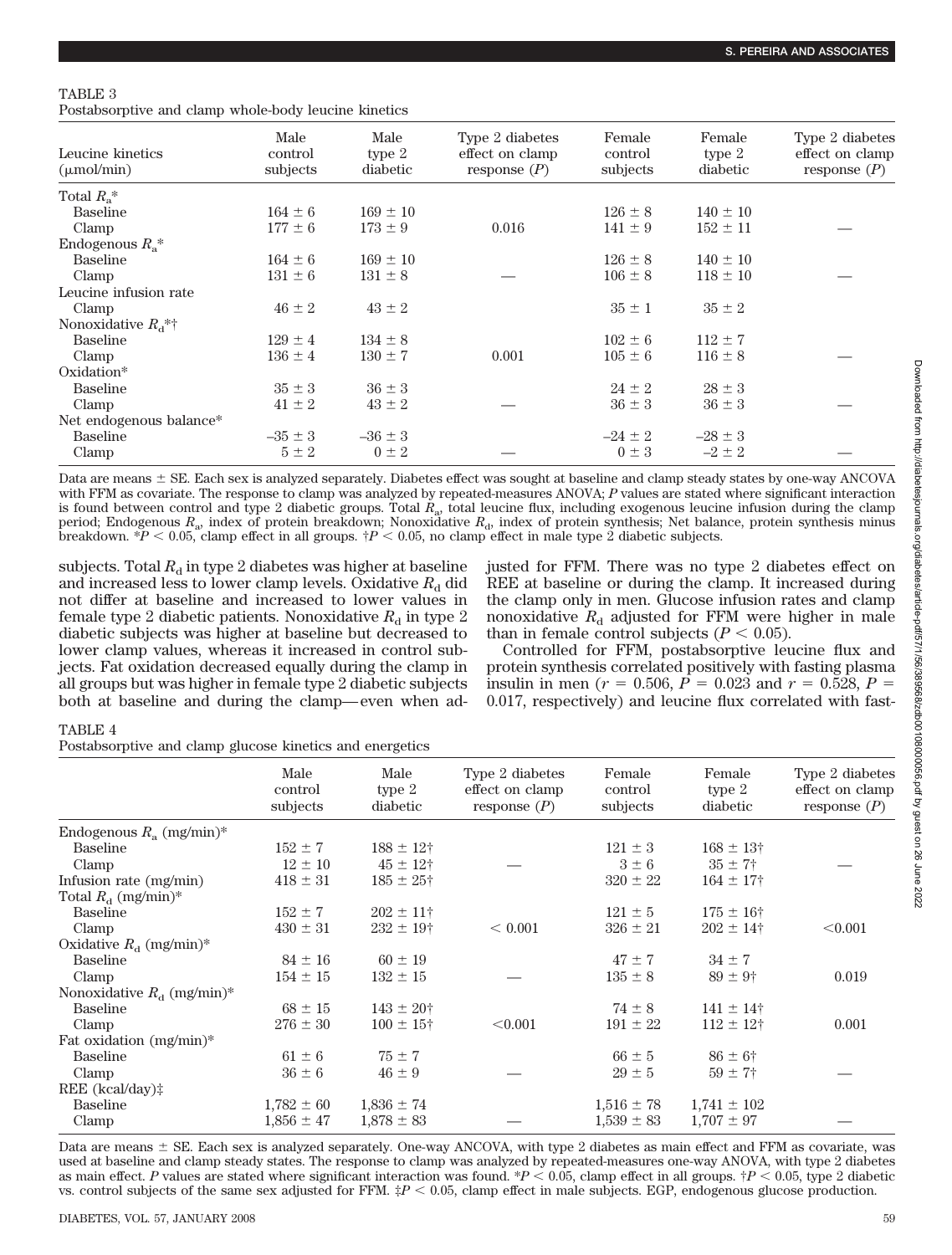

**FIG. 1. Simple linear correlations between change in synthesis in**  $\mu$ mol/min and lnHOMA-IR in men ( $r = -0.665$ ,  $P = 0.001$ ) (*A*) and **waist-to-hip ratio in women (** $r = -0.629, P = 0.004$ **) (***B***).**  $\circ$ **, control** subjects;  $\bullet$ , type 2 diabetic subjects.

ing insulin ( $r = 0.541$ ,  $P = 0.020$ ) and waist circumference  $(r = 0.579, P = 0.012)$  in women. Stepwise regression analysis showed that FFM and log of fasting insulin were the two significant independent variables that predicted 74% of the variance in postabsorptive flux in men and 87% of that in women.

In men, the change in synthesis correlated with markers of insulin resistance of glucose: lnHOMA-IR (Fig. 1*A*), fasting lninsulin ( $r = -0.566$ ,  $P = 0.008$ ), and fasting plasma glucose  $(r = -0.576, P = 0.006)$ , as well as with markers of insulin sensitivity: *M* (glucose infusion rate  $\cdot$  $\text{kg}^{-1} \cdot \text{min}^{-1}$ ) (*r* = 0.557, *P* = 0.009) and insulin sensitivity index (*M*/clamp insulin,  $r = 0.508$ ,  $P = 0.019$ ). Lesser suppression of protein breakdown correlated with higher fasting lninsulin ( $r = -0.450$ ,  $P = 0.041$ ).

Unlike men, in women, the increase in net leucine balance did not correlate with the increase in protein synthesis—only with that in breakdown ( $r = -0.701$ ,  $P =$ 0.001) and in oxidation ( $r = -0.497$ ,  $P = 0.030$ ). Changes in synthesis related to body fat distribution, with a significant correlation between waist-to-hip ratio and the change in synthesis (Fig. 1*B*).

It is noteworthy that lnHOMA-IR correlated strongly with lnM and insulin sensitivity index ( $r = -0.816, P <$  $0.001$  and  $r = -0.786, P < 0.001$ , respectively) in men and  $(r = -0.889, P < 0.001 \text{ and } r = -0.813, P < 0.001 \text{ in}$ women.

Data for percent changes in leucine kinetics during the clamp are compared with our previous results from lean subjects (nine men: BMI 21.3  $\pm$  0.4 kg/m<sup>2</sup>, age 26  $\pm$  1 years

FFM 59  $\pm$  1 kg and eight women: BMI 20.8  $\pm$  0.3 kg/m<sup>2</sup>, age 24  $\pm$  1 years, FFM 41  $\pm$  1 kg) using the identical protocol, in Fig. 2*A* for men and Fig. 2*B* for women. This emphasizes that the abnormalities in type 2 diabetes, although relatively modest when compared with matched subjects without diabetes, are extremely large compared with lean subjects (20,21).

Stepwise regression analysis of the present study showed that in men, lnHOMA-IR predicted 37% of the variance in the increase in flux and 44% of that in synthesis; in women, waist-to-hip ratio and hip circumference predicted 66% of the variance in the increase in flux, and waist-to-hip ratio predicted 40% of that in synthesis.

#### **DISCUSSION**

This study demonstrates that insulin-resistant overweight and obese individuals with type 2 diabetes also have insulin resistance of protein metabolism that is expressed differently in men than in women. While in the postabsorptive state, in both sexes elevated plasma insulin, a marker of insulin resistance, is associated with elevated leucine flux, the response to the clamp is sex determined. The increase in total flux in male type 2 diabetic subjects is



**FIG. 2. Percent change in protein flux, breakdown, and synthesis from** baseline to clamp and clamp net leucine balance:  $\blacksquare$ , lean subjects;  $\Box$ , control subjects;  $\mathbb{Z}$ , type 2 diabetic subjects.  $^*P < 0.05$  type 2 diabetic **vs. lean subjects, †***P* **< 0.05 control vs. lean subjects, ‡***P* **< 0.05 type 2 diabetic vs. control subjects. Unpaired** *t* **tests were used for these comparisons.**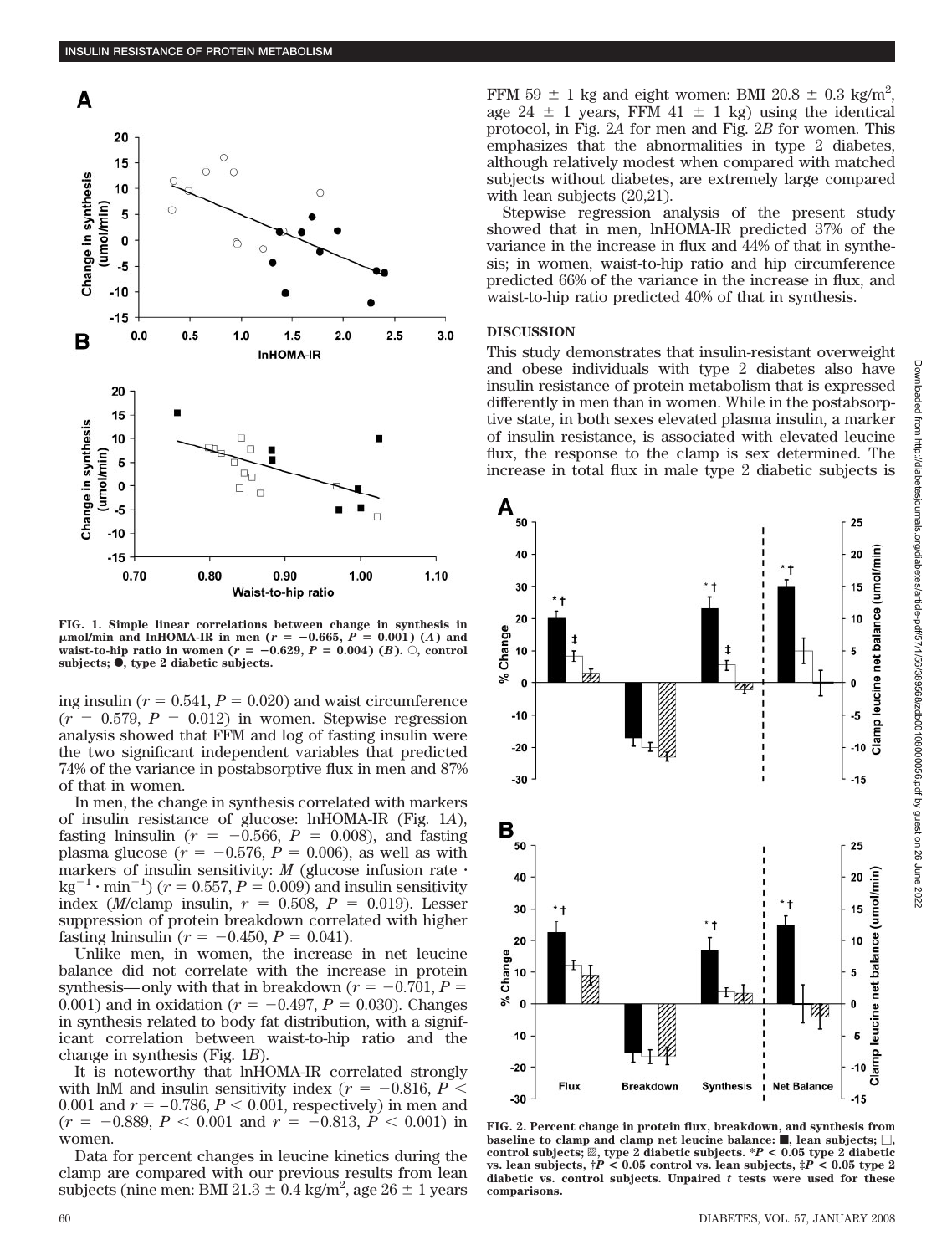blunted, and this difference is driven by failure of stimulation of protein synthesis (Fig. 2*A*). This abnormal response to hyperinsulinemia is predicted by multiple recognized markers of insulin resistance of glucose, indicating concurrent resistance of both. In women, type 2 diabetes does not have an additive effect on the already blunted responses in flux and synthesis of body composition–matched control women (Fig. 2*B*).

Our postabsorptive leucine kinetic results are consistent with most studies comparing type 2 diabetic subjects with weight, BMI, percentage of ideal body weight, or percent body fat–matched control subjects (10 –13,16). Elevated fasting rates of leucine oxidation in type 2 diabetes in one study is likely because only the type 2 diabetic subjects were on a hypoenergetic diet (35). The study of type 2 diabetes with highest A1C showing augmented postabsorptive protein breakdown (or flux) suggests that poor diabetes control is an important factor (15). That study and ours found positive correlations of breakdown with fasting insulin. Furthermore, we found a negative correlation between fasting insulin and net balance (all subjects included,  $P < 0.02$ ). Therefore, given their greater hyperinsulinemia, our results support the presence of insulin resistance of postabsorptive protein metabolism in type 2 diabetes, as previously implied (12,13).

By clamping amino acids at fasting levels and preventing the hypoaminoacidemia of conventional clamps, we observe smaller increases in total leucine flux and no response of protein synthesis in type 2 diabetic men. This is due primarily to resistance during hyperinsulinemia at clinically relevant peak concentrations reached by similar subjects after a mixed meal (data not shown). Our protocol maintained euglycemia, constant baseline BCAA, and total indispensable and total amino acids within ranges of interindividual variability and reference postabsorptive concentrations (36). The small changes in individual amino acids observed are unlikely to be of physiological significance compared with hypoaminoacidemia systematically observed in conventional clamp studies that do not report a type 2 diabetes effect (12,13,15).

A sustained glycemia of 5.5 mmol/l was a prerequisite for comparison of leucine and glucose kinetics to those of control subjects. Although this glycemic normalization was brief, it may have attenuated even greater abnormalities in type 2 diabetes. Despite this, there is a significant negative correlation between fasting glycemia and change in synthesis in the men. The smaller insulin-induced increase in REE in diabetes (Table 4) is consistent with the lack of stimulation of protein synthesis, an energy-requiring process (37).

Our fed-fasted  $15N$ -glycine studies showed that protein flux, breakdown, and synthesis are elevated in hyperglycemic type 2 diabetic subjects, while net balance is diminished  $(6-8)$ . We now show that higher fasting insulin correlates with higher postabsorptive flux and more negative net balance. There is evidence that the accelerated fed-fasted whole-body protein turnover rates in type 2 diabetes likely lie in amino acid and insulin effects captured during the postprandial states. First, amino acid– induced protein anabolism could be impaired in type 2 diabetes, as has been found in cirrhosis, another insulinresistant disorder (38). Second is the lower postprandial insulin response in type 2 diabetes (39). Third, improving glucose control with insulin or antihyperglycemic agents improves protein metabolism (6,7), and the rates of protein breakdown are proportional to glycemia (40). Hence,

lesser postprandial insulin response, greater postprandial hyperglycemia, and impaired amino acid action could elevate proteolysis, thereby increasing the availability of substrates for protein synthesis. Increased amino acid availability also downregulates the insulin signaling pathway (41), thereby creating a cycle of insulin resistance of glucose and protein metabolism that would worsen as metabolic control deteriorates in type 2 diabetes.

The overweight-obese control groups have insulin resistance when compared with lean normal subjects, as previously shown for obesity (21). Male type 2 diabetic subjects have a markedly smaller increment of flux and synthesis than lean subjects and a somewhat smaller increment than control subjects (Fig. 2*A*). Clamp net balance is less than in lean men. Female type 2 diabetic and nondiabetic control subjects both have impaired stimulation of flux and synthesis compared with lean subjects, and clamp net balance is less (Fig. 2*B*). The percent increment in oxidation is not different among groups within each sex, but it is more in women than in men (data not shown). That breakdown inhibition is not different among groups, within each sex, indicates that the level of hyperinsulinemia (that was the same in lean subjects) was sufficient for optimal suppression; therefore, the processes involved may have different insulin dose-response relationships than for synthesis.

Sex differences in leucine kinetics are only present during the clamp. The women have significantly less suppression of protein breakdown than men (16 vs. 22%) (Table 3 and Fig. 2), as previously published (22). This is reflected in lower amino acid infusion rates, also consistent with less insulin sensitivity of protein metabolism. The increase in net balance in men results from the magnitudes in the decrease in breakdown, increase in synthesis, and lower rates of oxidation. In women, the increase in net balance is due to the magnitude of suppression of protein breakdown concurrent with lesser increases in oxidation. Unlike in men, rates of synthesis did not relate to net balance. The fates of amino acids from infusion and from protein breakdown differ between male and female control subjects: percent increases in rates of synthesis are comparable, but those of oxidation are higher in women (40 vs. 18%,  $P = 0.039$ ). This could be interpreted as "glucose sparing," suggested by their lower rates of glucose infusion and insulin-mediated nonoxidative  $R_{\rm d}$ .

Of note is that the sex differences in clamp glucose  $R_d$  in control subjects are not observed in type 2 diabetic subjects. In the latter, clamp FFA concentrations are higher, fat oxidation is higher (significantly so in women), and endogenous glucose production is less suppressed, such that glucose infusion rates and disposal are substantially less in both male and female type 2 diabetic versus control subjects. This coexistence of insulin resistance of glucose and protein metabolism is reinforced by HOMA-IR as a predictor of the changes in flux and synthesis and the negative correlation between the change in synthesis and HOMA-IR in men (Fig. 1*A*). The negative correlation between the change in protein synthesis and waist-to-hip ratio in women (Fig. 1*B*) suggests that body fat distribution has a greater impact on protein metabolism than in men. This is consistent with a study showing that larger hip circumferences have a "protective" effect on insulin sensitivity of glucose (42).

The relative importance of insulin versus amino acids in stimulating protein synthesis and anabolism in humans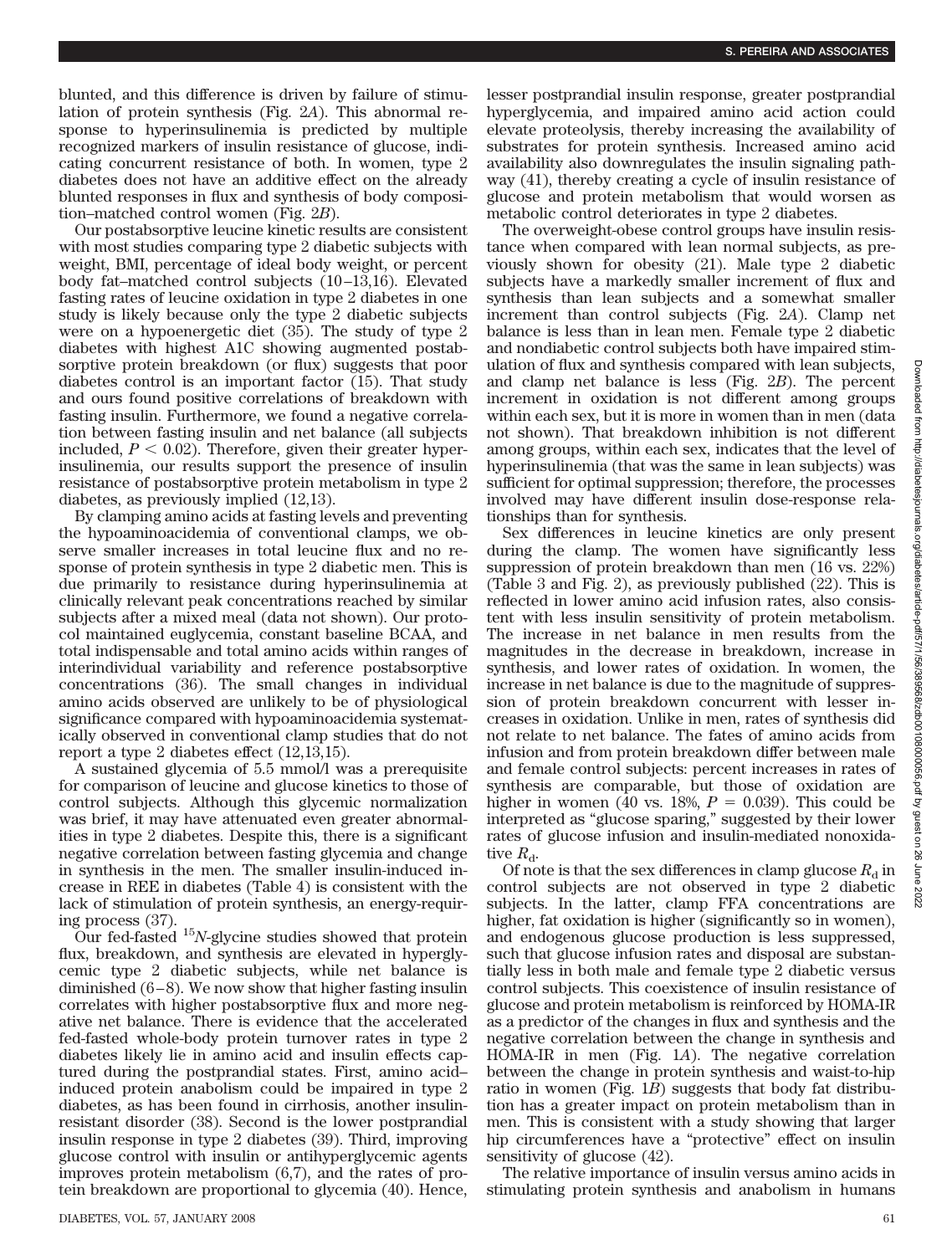depends on their concentrations and availability. In skeletal muscle, where most protein turnover occurs in the postprandial state, both insulin and amino acids stimulate synthesis, but their complementary effects vary according to their concentrations (18). It has been suggested that insulin does not have additional effects on protein synthesis during hyperaminoacidemia (17). However, increasing amino acid concentrations with insulin at 500 – 600 pmol/l increased whole-body protein synthesis stepwise (17). Since we maintained isoaminoacidemia at comparable amino acid infusion rates, it is probable that the differences are due to insulin resistance.

Our results suggest a change is required in the prevailing view that protein metabolism is "normal" in type 2 diabetes. Prior studies included *1*) study groups having both sexes (15) or only women (10,11), *2*) differing adjustments for body composition (10 –16,35), *3*) no prior diet control (12,35), *4*) presence of comorbidities (11,35), *5*) insulin therapy overlapping the kinetic study (11,12) attenuating possible differences, *6*) pharmacologic hyperinsulinemia (15), *7*) lean type 2 diabetic subjects (13,35), and *8*) use of conventional hyperinsulinemic-euglycemic clamps (12,13, 15). To our knowledge, no prior clamp study in type 2 diabetes was isoaminoacidemic.

Thus, using a clamp that maintains postabsorptive amino acids and glycemia and postprandial-level hyperinsulinemia helps resolve prior controversies regarding insulin resistance of protein metabolism in overweight and obese individuals with type 2 diabetes. The magnitude of this defect is considerable when compared with lean normal subjects, but much of it is due to adiposity itself (21). In addition, the sex influence on the protein anabolic action of insulin (22) contributes to differences in responses in type 2 diabetes. These findings have implications for dietary protein requirements, which are likely to be influenced by diabetes control, concurrent obesity or overweight, energy restriction, and sex.

## **ACKNOWLEDGMENTS**

This study was supported by grants from the Canadian Institutes of Health Research (MOP-94059 and MOP-77562 to R.G.) and salary awards to R.G. and S.P. from the McGill University Health Centre Research Institute, to S.C. from the Canadian Diabetes Association, and to J.A.M. from the Fonds de recherche en santé du Québec.

We thank Mary Shingler, Josie Plescia, Karen French, Marie Lamarche, Ginette Sabourin, Concettina Nardolillo, Madeleine Giroux, and Paul Meillon for their assistance.

#### **REFERENCES**

- 1. Bennet WM, Connacher AA, Jung RT, Stehle P, Rennie MJ: Effects of insulin and amino acids on leg protein turnover in IDDM patients. *Diabetes* 40:499 –508, 1991
- 2. Tessari P, Nosadini R, Trevisan R, De Kreutzenberg SV, Inchiostro S, Duner E, Biolo G, Marescotti MC, Tiengo A, Crepaldi G: Defective suppression by insulin of leucine-carbon appearance and oxidation in type 1, insulindependent diabetes mellitus: evidence for insulin resistance involving glucose and amino acid metabolism. *J Clin Invest* 77:1797–1804, 1986
- 3. Nair KS, Ford GC, Halliday D: Effect of intravenous insulin treatment on in vivo whole body leucine kinetics and oxygen consumption in insulindeprived type I diabetic patients. *Metabolism* 36:491-495, 1987
- 4. Luzi L, Castellino P, Simonson DC, Petrides AS, DeFronzo RA: Leucine metabolism in IDDM: role of insulin and substrate availability. *Diabetes* 39:38 – 48, 1990
- 5. Umpleby AM, Boroujerdi MA, Brown PM, Carson ER, Sonksen PH: The effect of metabolic control on leucine metabolism in type 1 (insulindependent) diabetic patients. *Diabetologia* 29:131–141, 1986
- 6. Gougeon R, Styhler K, Morais JA, Jones PJ, Marliss EB: Effects of oral

hypoglycemic agents and diet on protein metabolism in type 2 diabetes. *Diabetes Care* 23:1– 8, 2000

- 7. Gougeon R, Marliss EB, Jones PJ, Pencharz PB, Morais JA: Effect of exogenous insulin on protein metabolism with differing nonprotein energy intakes in type 2 diabetes mellitus. *Int J Obes Relat Metab Disord* 22:250 –261, 1998
- 8. Gougeon R, Pencharz PB, Marliss EB: Effect of NIDDM on the kinetics of whole-body protein metabolism. *Diabetes* 43:318 –328, 1994
- 9. Gougeon R, Pencharz PB, Sigal RJ: Effect of glycemic control on the kinetics of whole-body protein metabolism in obese subjects with noninsulin-dependent diabetes mellitus during iso- and hypoenergetic feeding. *Am J Clin Nutr* 65:861– 870, 1997
- 10. Welle S, Nair KS: Failure of glyburide and insulin treatment to decrease leucine flux in obese type II diabetic patients. *Int J Obes* 14:701–710, 1990
- 11. Staten MA, Matthews DE, Bier DM: Leucine metabolism in type II diabetes mellitus. *Diabetes* 35:1249 –1253, 1986
- 12. Halvatsiotis PG, Turk D, Alzaid A, Dinneen S, Rizza RA, Nair KS: Insulin effect on leucine kinetics in type 2 diabetes mellitus. *Diabetes Nutr Metab* 15:136 –142, 2002
- 13. Luzi L, Petrides AS, De Fronzo RA: Different sensitivity of glucose and amino acid metabolism to insulin in NIDDM. *Diabetes* 42:1868 –1877, 1993
- 14. Biolo G, Tessari P, Inchiostro S, Bruttomesso D, Sabadin L, Fongher C, Panebianco G, Fratton MG, Tiengo A: Fasting and postmeal phenylalanine metabolism in mild type 2 diabetes. *Am J Physiol* 263:E877–E883, 1992
- 15. Denne SC, Brechtel G, Johnson A, Liechty EA, Baron AD: Skeletal muscle proteolysis is reduced in noninsulin-dependent diabetes mellitus and is unaltered by euglycemic hyperinsulinemia or intensive insulin therapy. *J Clin Endocrinol Metab* 80:2371–2377, 1995
- 16. Halvatsiotis P, Short KR, Bigelow M, Nair KS: Synthesis rate of muscle proteins, muscle functions, and amino acid kinetics in type 2 diabetes. *Diabetes* 51:2395–2404, 2002
- 17. Castellino P, Luzi L, Simonson DC, Haymond M, DeFronzo RA: Effect of insulin and plasma amino acid concentrations on leucine metabolism in man: role of substrate availability on estimates of whole body protein synthesis. *J Clin Invest* 80:1784 –1793, 1987
- 18. Nygren J, Nair KS: Differential regulation of protein dynamics in splanchnic and skeletal muscle beds by insulin and amino acids in healthy human subjects. *Diabetes* 52:1377–1385, 2003
- 19. Nair KS, Garrow JS, Ford C, Mahler RF, Halliday D: Effect of poor diabetic control and obesity on whole body protein metabolism in man. *Diabetologia* 25:400 – 403, 1983
- 20. Chevalier S, Gougeon R, Kreisman SH, Cassis C, Morais JA: The hyperinsulinemic amino acid clamp increases whole-body protein synthesis in young subjects. *Metabolism* 53:388 –396, 2004
- 21. Chevalier S, Marliss EB, Morais JA, Lamarche M, Gougeon R: Whole-body protein anabolic response is resistant to the action of insulin in obese women. *Am J Clin Nutr* 82:355–365, 2005
- 22. Chevalier S, Marliss EB, Morais JA, Lamarche M, Gougeon R: The influence of sex on the protein anabolic response to insulin. *Metabolism* 54:1529 – 1535, 2005
- 23. Chevalier S, Gougeon R, Choong N, Lamarche M, Morais JA: Influence of adiposity in the blunted whole-body protein anabolic response to insulin with aging. *J Gerontol A Biol Sci Med Sci* 61:156 –164, 2006
- 24. Otten JJ, Pitzi Hellwig J, Myers LD: *Dietary (DRI) Reference Intakes: The Essential Guide to Nutrient Requirements*. Washington, DC, The National Academies Press, 2006, p. 144 –155
- 25. Canadian Diabetes Association Clinical Practice Guidelines Expert Committee: Canadian Diabetes Association 2003 Clinical Practice Guidelines for the prevention and management of diabetes in Canada. *Canadian J Diabetes* 27 (Suppl. 2):S1–S152, 2003
- 26. World Health Organization: *Physical Status: The Use and Interpretation of Anthropometry: Report of a WHO Expert Committee.* Geneva, World Health Org., 1995
- 27. Goran MI, Poehlman ET, Danforth E Jr, Nair KS: Comparison of body fat estimates derived from underwater weight and total body water. *Int J Obes Relat Metab Disord* 18:622– 626, 1994
- 28. Kushner RF, Kunigk A, Alspaugh M, Andronis PT, Leitch CA, Schoeller DA: Validation of bioelectrical-impedance analysis as a measurement of change in body composition in obesity. *Am J Clin Nutr* 52:219 –223, 1990 [See comment]
- 29. Roubenoff R, Baumgartner RN, Harris TB, Dallal GE, Hannan MT, Economos CD, Stauber PM, Wilson PW, Kiel DP: Application of bioelectrical impedance analysis to elderly populations. *J Gerontol A Biol Sci Med Sci* 52:M129 –M136, 1997
- 30. Finegood DT, Bergman RN, Vranic M: Estimation of endogenous glucose production during hyperinsulinemic-euglycemic glucose clamps: compar-